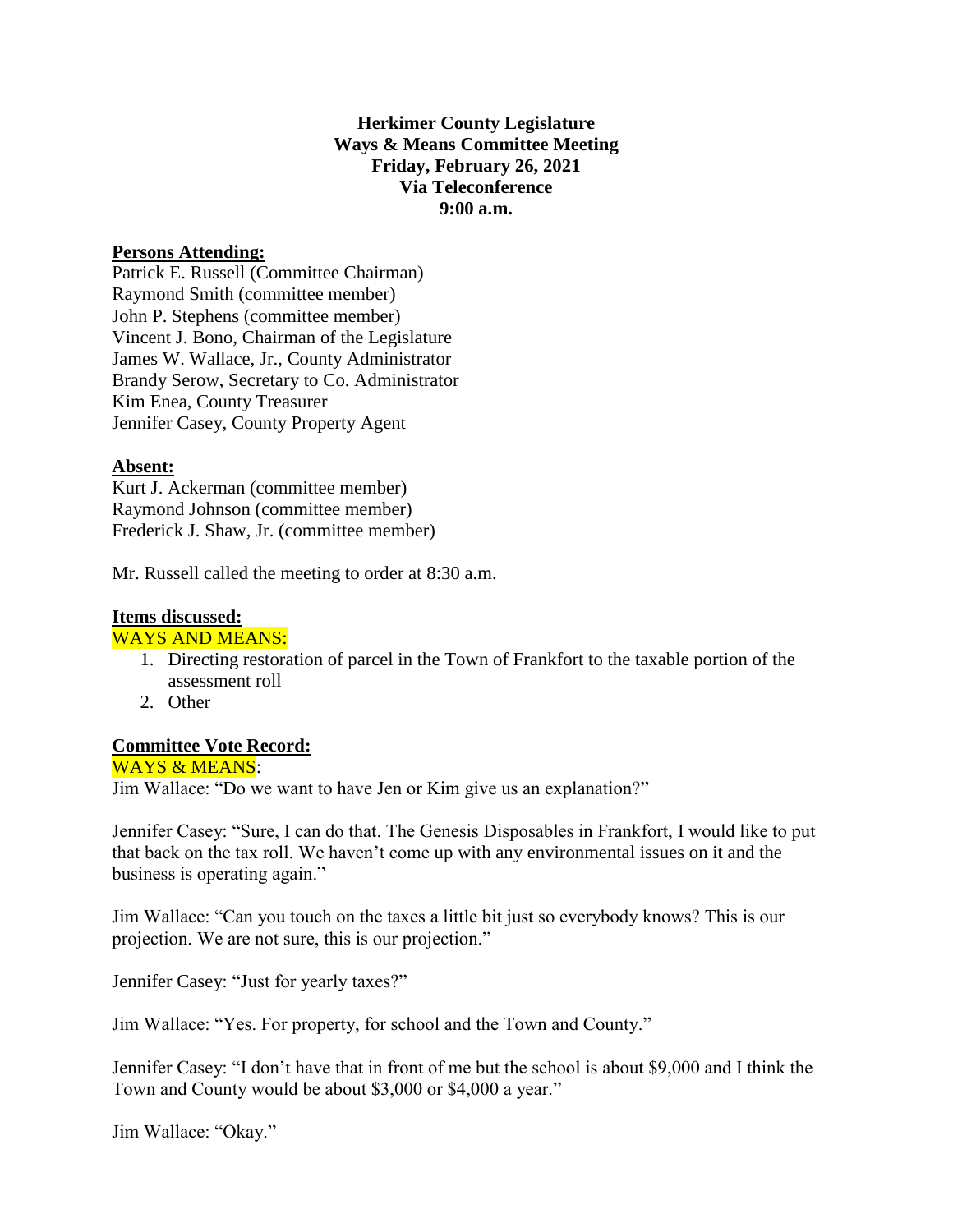Mr. Stephens: "Pat, I have a question. I know there was a previous issue with back stuff, taxes and stuff, is that anything that comes to light and gets paid or do we just move forward?"

Jennifer Casey: "They paid all of their back taxes."

Mr. Stephens: "I'm sorry, I missed that."

Jim Wallace: "John, they came in and gave us a \$100,000 check. They have been off of the roll since 2016 so there are no taxes there."

Mr. Stephens: "Okay."

Jim Wallace: "That's good to get out because that stuff is confusing. I really believe that."

Mr. Stephens: "Thank you."

Mr. Bono: "Pat, can I say a few things?"

Mr. Russell: "Yes, go ahead."

Mr. Bono: "The whole history here was they were in arrears since 2013 I believe. COVID hit and if you know their background they supply PPE. That was their main business. That business sort of tanked during those years. Wasn't really viable. As a matter of fact he came to the IDA a few times looking for grants and things and we tried to accommodate him but he never pulled the trigger on anything. Subsequently the COVID deal hit, matter of fact the guy went out and got a different job. He was doing home inspections at the time. COVID hit, resurges his business exponentially went through the roof here and now he is producing PPE. He is getting all of this press and everything. Went out and got a loan, a grant for about \$400,000 last year. They announced it was a big to do in the newspaper and the press. Ended up paying his taxes. Like Jim said, the \$100,000 made good until 2016. Still continues to operate. Just two weeks ago, they announces a second \$400,000 grant. Let me back up. After that first \$400,000 grant John Piseck was in a meeting with Mike Reese and said Mike, how can the State give to an agency who is in arrears in taxes a \$400,000 grant and he didn't know what to say, stuttered, the whole nine yards. Now we see a second \$400,000 grant and the State knows about them being in arrears. They have come to us and we have told them we can't give you anything because you are in arrears. I had a call from one of the owners as a matter of fact. You have to be up on your taxes before we can give you anything but the State went ahead and gave them \$800,000 and they are behind. So how does it look to us if they continue to operate while they squat and have unpaid taxes while we have other companies coming to us wanting grants and benefits and things and they just go ahead and operate. Now in that same article or news clip they mentioned they are looking for another facility. My guess is probably Oneida County because I think they did mention that actually. So what are they going to do? Are they going to operate here for a little bit, find somewhere, we ask for the taxes. It's only fair to the tax payers that are paying taxes but, are we going to get stuck with the property. Why we didn't take it the first time, I don't know what Rob Malone's reason was. I think I remember him saying it was contaminated. He didn't know. The history of that building was it was a meat packing...it was actually a slaughter house. It's on public water. There is no public sewer there so I don't know why Rob flagged it but it's not a bad building. I think it would go up for sale with no problem. Somebody would buy that in a heartbeat at the auction. We have looked at it, the IDA, just to get a background on. There are no